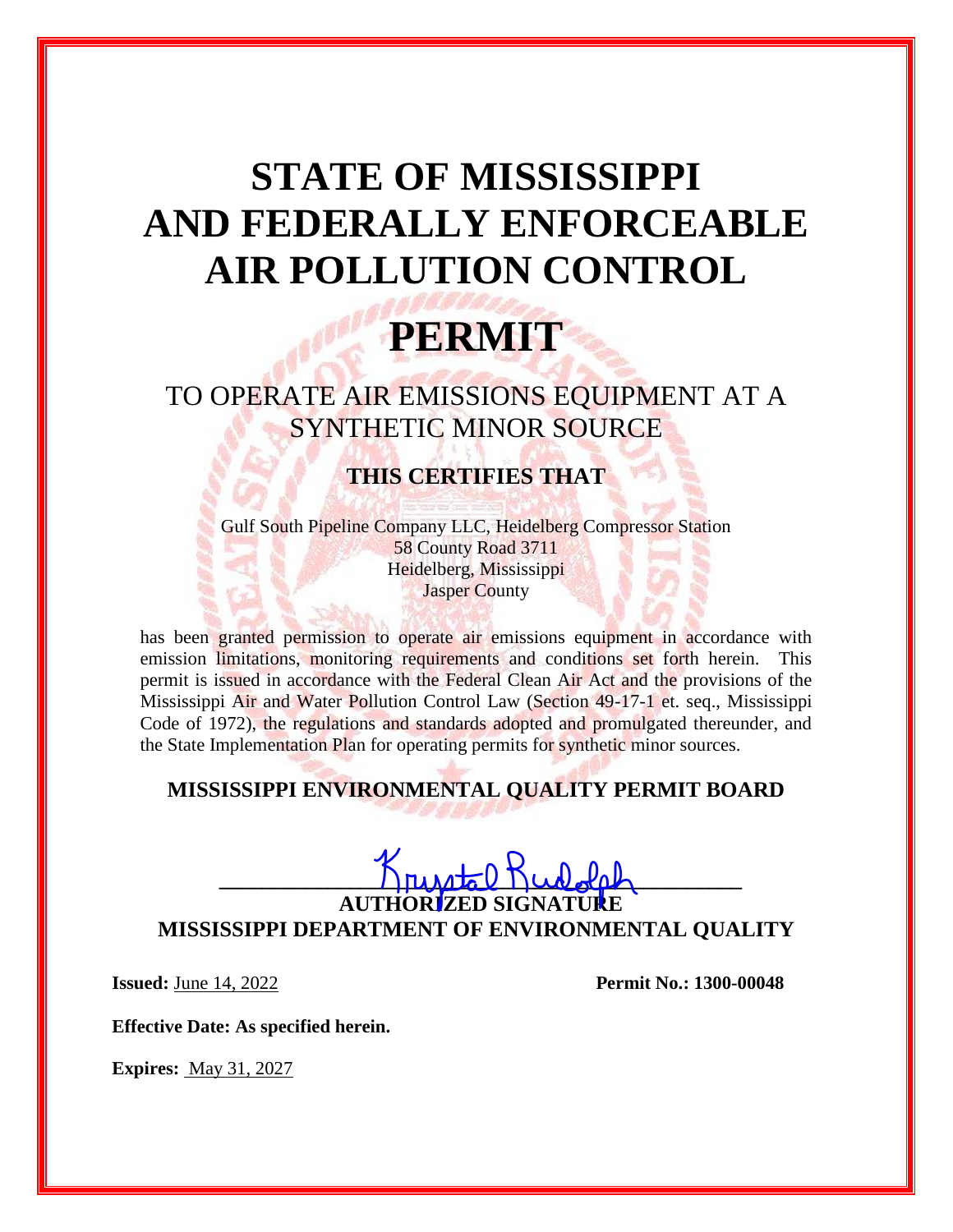#### **Section 1.**

#### **A. GENERAL CONDITIONS**

- 1. This permit is for air pollution control purposes only. (Ref.: 11 Miss. Admin. Code Pt. 2, R. 2.1.D.)
- 2. This permit is a Federally-approved permit to operate a synthetic minor source as described in 11 Miss. Admin. Code Pt. 2, R. 2.4.D.

(Ref.: 11 Miss. Admin. Code Pt. 2, R. 2.4.D.)

3. Any activities not identified in the application are not authorized by this permit.

(Ref.: Miss. Code Ann. 49-17-29 1.b)

4. The knowing submittal of a permit application with false information may serve as the basis for the Permit Board to void the permit issued pursuant thereto or subject the applicant to penalties for constructing or operating without a valid permit.

(Ref.: 11 Miss. Admin. Code Pt. 2, R. 2.2.B(5).)

5. The issuance of a permit does not release the permittee from liability for constructing or operating air emissions equipment in violation of any applicable statute, rule, or regulation of state or federal environmental authorities.

(Ref.: 11 Miss. Admin. Code Pt. 2, R. 2.2.B(7).)

6. It shall not be a defense for a permittee in an enforcement action that it would have been necessary to halt or reduce the permitted activity in order to maintain compliance with the conditions of this permit unless halting or reducing activity would create an imminent and substantial endangerment threatening the public health and safety of the lives and property of the people of this state.

(Ref.: 11 Miss. Admin. Code Pt. 2, R. 2.2.B(15)(a).)

7. The issuance of this permit does not convey any property rights in either real or personal property, or any exclusive privileges, nor does it authorize any injury to private property or any invasion of personal rights, nor any infringement of Federal, State or local laws or regulations.

(Ref.: 11 Miss. Admin. Code Pt. 2, R. 2.2.B(15)(c).)

- 8. The permittee shall allow the Mississippi Department of Environmental Quality Office of Pollution Control and the Mississippi Environmental Quality Permit Board and/or their authorized representatives, upon the presentation of credentials:
	- a. To enter upon the permittee's premises where an air emission source is located or in which any records are required to be kept under the terms and conditions of this permit, and
	- b. At reasonable times to have access to and copy any records required to be kept under the terms and conditions of this permit; to inspect any monitoring equipment or monitoring method required in this permit; and to sample any air emission.

(Ref.: Miss. Code Ann. 49-17-21)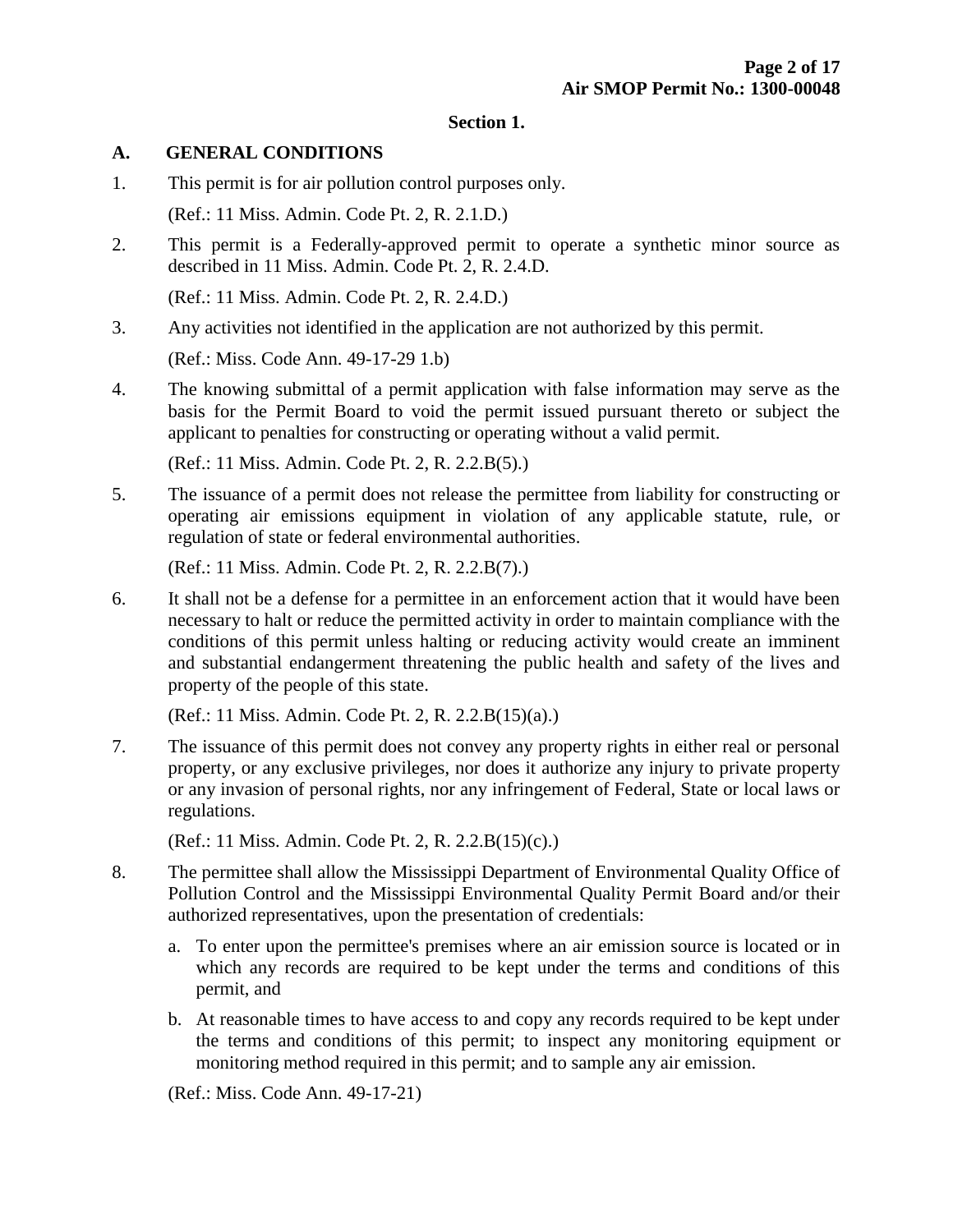9. Except for data determined to be confidential under the Mississippi Air & Water Pollution Control Law, all reports prepared in accordance with the terms of this permit shall be available for public inspection at the offices of the Mississippi Department of Environmental Quality Office of Pollution Control.

(Ref.: Miss. Code Ann. 49-17-39)

10. The provisions of this permit are severable. If any provision of this permit, or the application of any provision of this permit to any circumstances, is challenged or held invalid, the validity of the remaining permit provisions and/or portions thereof or their application to other persons or sets of circumstances, shall not be affected thereby.

(Ref.: 11 Miss. Admin. Code Pt. 2, R. 2.1.D(7).)

- 11. This permit does not authorize a modification as defined in Regulation 11 Miss. Admin. Code Pt. 2, Ch.2., "Permit Regulations for the Construction and/or Operation of Air Emission Equipment." A modification may require a Permit to Construct and a modification of this permit. Modification is defined as "Any physical change in or change in the method of operation of a facility which increases the actual emissions or the potential uncontrolled emissions of any air pollutant subject to regulation under the Federal Act emitted into the atmosphere by that facility or which results in the emission of any air pollutant subject to regulation under the Federal Act into the atmosphere not previously emitted. A physical change or change in the method of operation shall not include:
	- a. Routine maintenance, repair, and replacement;
	- b. Use of an alternative fuel or raw material by reason of an order under Sections 2(a) and (b) of the Federal Energy Supply and Environmental Coordination Act of 1974 (or any superseding legislation) or by reason of a natural gas curtailment plan pursuant to the Federal Power Act;
	- c. Use of an alternative fuel by reason of an order or rule under Section 125 of the Federal Act;
	- d. Use of an alternative fuel or raw material by a stationary source which:
		- (1) The source was capable of accommodating before January 6, 1975, unless such change would be prohibited under any federally enforceable permit condition which was established after January 6, 1975, pursuant to 40 CFR 52.21 or under regulations approved pursuant to 40 CFR Part 51, Subpart I, or 40 CFR 51.166; or
		- (2) The source is approved to use under any permit issued under 40 CFR 52.21 or under regulations approved pursuant to 40 CFR Part 51, Subpart I, or 40 CFR 51.166;
	- e. An increase in the hours of operation or in the production rate unless such change would be prohibited under any federally enforceable permit condition which was established after January 6, 1975, pursuant to 40 CFR 52.21 or under regulations approved pursuant to 40 CFR Part 51, Subpart I or 40 CFR 51.166; or
	- f. Any change in ownership of the stationary source.

(Ref.: 11 Miss. Admin. Code Pt. 2, R. 2.1.C(15).)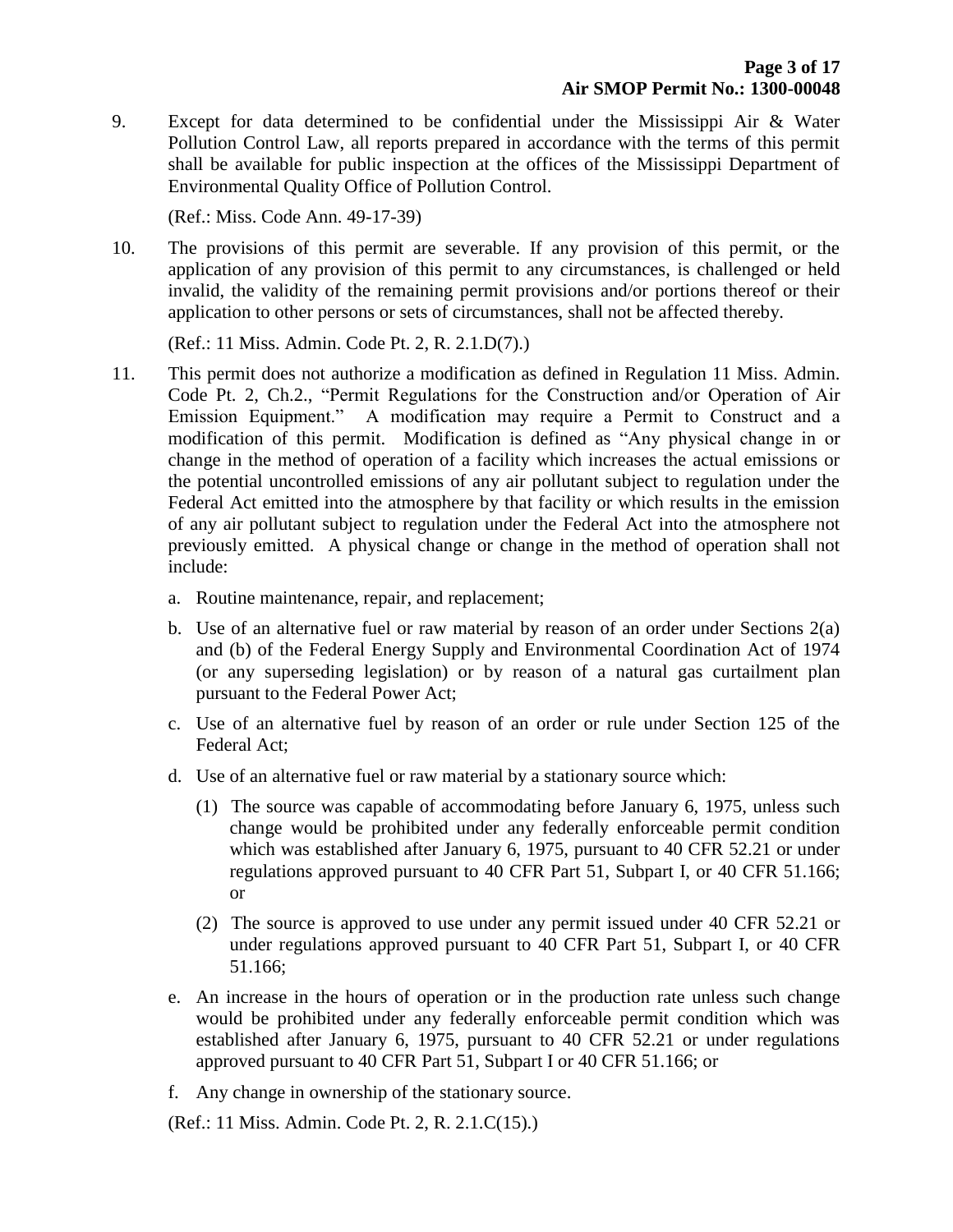#### **B. GENERAL OPERATIONAL CONDITIONS**

1. Should the Executive Director of the Mississippi Department of Environmental Quality declare an Air Pollution Emergency Episode, the permittee will be required to operate in accordance with the permittee's previously approved Emissions Reduction Schedule or, in the absence of an approved schedule, with the appropriate requirements specified in Regulation, 11 Miss. Admin. Code Pt. 2, "Regulations for the Prevention of Air Pollution Emergency Episodes" for the level of emergency declared.

(Ref.: 11 Miss. Admin. Code Pt. 2, R. 2.10.)

2. Any diversion from or bypass of collection and control facilities is prohibited, except as provided for in 11 Miss. Admin. Code Pt. 2, R. 1.10., "Air Emission Regulations for the Prevention, Abatement, and Control of Air Contaminants."

(Ref.: 11 Miss. Admin. Code Pt. 2, R. 1.10.)

3. Solids removed in the course of control of air emissions shall be disposed of in a manner such as to prevent the solids from becoming windborne and to prevent the materials from entering State waters without the proper environmental permits.

(Ref.: Miss. Code Ann. 49-17-29 1.a(i and ii))

- 4. Except as otherwise specified herein, the permittee shall be subject to the following provisions with respect to upsets, startups, and shutdowns.
	- a. Upsets
		- (1) For an upset defined in 11 Miss. Admin. Code Pt. 2, R. 1.2., the Commission may pursue an enforcement action for noncompliance with an emission standard or other requirement of an applicable rule, regulation, or permit. In determining whether to pursue enforcement action, and/or the appropriate enforcement action to take, the Commission may consider whether the source has demonstrated through properly signed contemporaneous operating logs or other relevant evidence the following:
			- (i) An upset occurred and that the source can identify the cause(s) of the upset;
			- (ii) The source was at the time being properly operated;
			- (iii) During the upset the source took all reasonable steps to minimize levels of emissions that exceeded the emission standard or other requirement of an applicable rule, regulation, or permit;
			- (iv) That within 5 working days of the time the upset began, the source submitted a written report to the Department describing the upset, the steps taken to mitigate excess emissions or any other noncompliance, and the corrective actions taken and;
			- (v) That as soon as practicable but no later than 24 hours of becoming aware of an upset that caused an immediate adverse impact to human health or the environment beyond the source boundary or caused a general nuisance to the public, the source provided notification to the Department.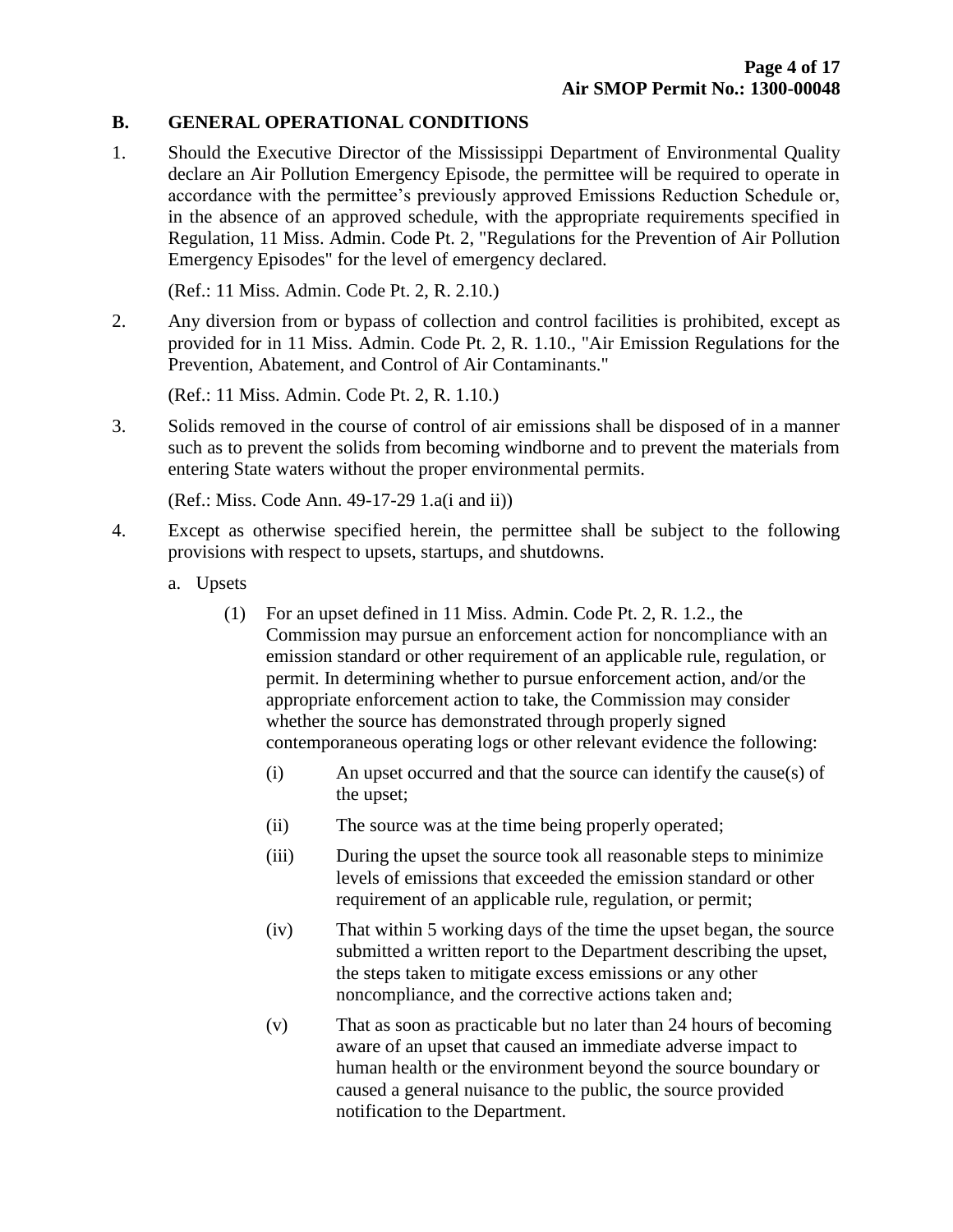- (2) In any enforcement proceeding by the Commission, the source seeking to establish the occurrence of an upset has the burden of proof.
- (3) This provision is in addition to any upset provision contained in any applicable requirement.
- (4) These upset provisions apply only to enforcement actions by the Commission and are not intended to prohibit EPA or third party enforcement actions.
- b. Startups and Shutdowns (as defined by 11 Miss. Admin. Code Pt. 2, R. 1.2.)
	- (1) Startups and shutdowns are part of normal source operation. Emission limitations apply during startups and shutdowns unless source specific emission limitations or work practice standards for startups and shutdowns are defined by an applicable rule, regulation, or permit.
	- (2) Where the source is unable to comply with existing emission limitations established under the State Implementation Plan (SIP) and defined in this regulation, 11 Mississippi Administrative Code, Part 2, Chapter 1, the Department will consider establishing source specific emission limitations or work practice standards for startups and shutdowns. Source specific emission limitations or work practice standards established for startups and shutdowns are subject to the requirements prescribed in 11 Miss. Admin. Code Pt. 2, R. 1.10.B(2)(a) through (e).
	- (3) Where an upset as defined in Rule 1.2 occurs during startup or shutdown, see the upset requirements above.

(Ref.: 11 Miss. Admin. Code Pt. 2, R. 1.10.)

- 5. Compliance Testing: Regarding compliance testing:
	- a. The results of any emissions sampling and analysis shall be expressed both in units consistent with the standards set forth in any Applicable Rules and Regulations or this permit and in units of mass per time.
	- b. Compliance testing will be performed at the expense of the permittee.
	- c. Each emission sampling and analysis report shall include but not be limited to the following:
		- (1) Detailed description of testing procedures;
		- (2) Sample calculation(s);
		- (3) Results; and
		- (4) Comparison of results to all Applicable Rules and Regulations and to emission limitations in the permit.

(Ref.: 11 Miss. Admin. Code Pt. 2, R. 2.6.B.(3), (4), and (6).)

#### **C. PERMIT RENEWAL / MODIFICATION / TRANSFER / TERMINATION**

1. For renewal of this permit, the applicant shall make application not less than one-hundred eighty (180) days prior to the expiration date of the permit substantiated with current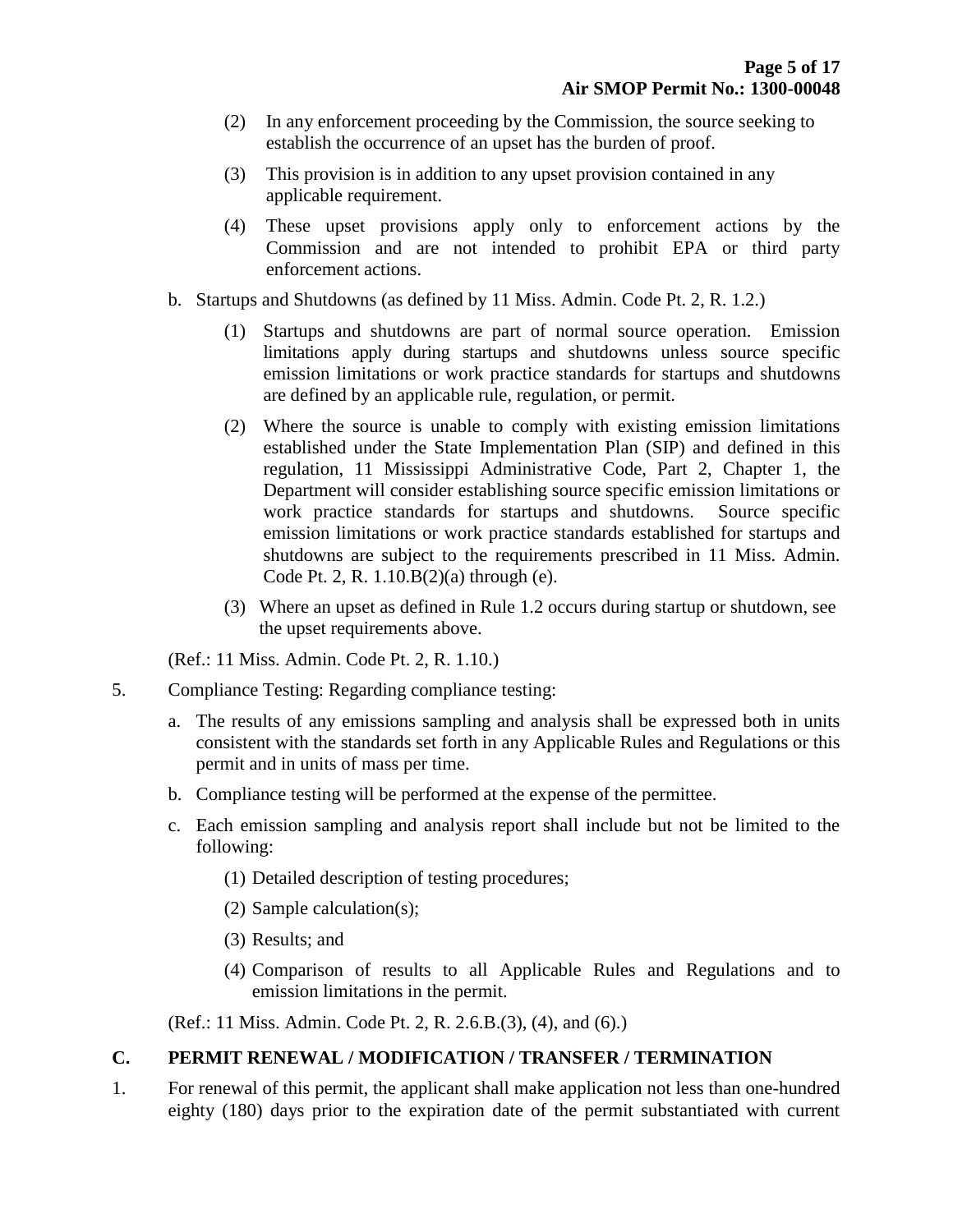emissions data, test results or reports or other data as deemed necessary by the Mississippi Environmental Quality Permit Board. If the applicant submits a timely and complete application pursuant to this paragraph and the Permit Board, through no fault of the applicant, fails to act on the application on or before the expiration date of the existing permit, the applicant shall continue to operate the stationary source under the terms and conditions of the expired permit, which shall remain in effect until final action on the application is taken by the Permit Board. Permit expiration terminates the source's ability to operate unless a timely and complete renewal application has been submitted.

(Ref.: 11 Miss. Admin. Code Pt. 2, R. 2.8.)

2. The permittee shall furnish to the DEQ within a reasonable time any information the DEQ may request in writing to determine whether cause exists for modifying, revoking and reissuing, or terminating the permit or to determine compliance with the permit. Upon request, the permittee shall also furnish to the DEQ copies of records required to be kept by the permit or, for information claimed to be confidential, the permittee shall furnish such records to the DEQ along with a claim of confidentiality. The permittee may furnish such records directly to the Administrator along with a claim of confidentiality.

(Ref.: 11 Miss. Admin. Code Pt. 2, R. 2.2.B(15)(d).)

3. The permit and/or any part thereof may be modified, revoked, reopened, and reissued, or terminated for cause. Sufficient cause for a permit to be reopened shall exist when an air emissions stationary source becomes subject to Title V. The filing of a request by the permittee for a permit modification, revocation and reissuance, or termination, or of a notification of planned changes or anticipated noncompliance does not stay any permit condition.

(Ref.: 11 Miss. Admin. Code Pt. 2, R. 2.2.B(15)(b).)

- 4. After notice and opportunity for a hearing, this permit may be modified, suspended, or revoked in whole or in part during its term for cause including, but not limited to:
	- a. Persistent violation of any terms or conditions of this permit.
	- b. Obtaining this permit by misrepresentation or failure to disclose fully all relevant facts; or
	- c. A change in federal, state, or local laws or regulations that require either a temporary or permanent reduction or elimination of previously authorized air emission.

(Ref.: 11 Miss. Admin. Code Pt. 2, R. 2.2.C.)

5. This permit may only be transferred upon approval of the Mississippi Environmental Quality Permit Board.

(Ref.: 11 Miss. Admin. Code Pt. 2, R. 2.16.B.)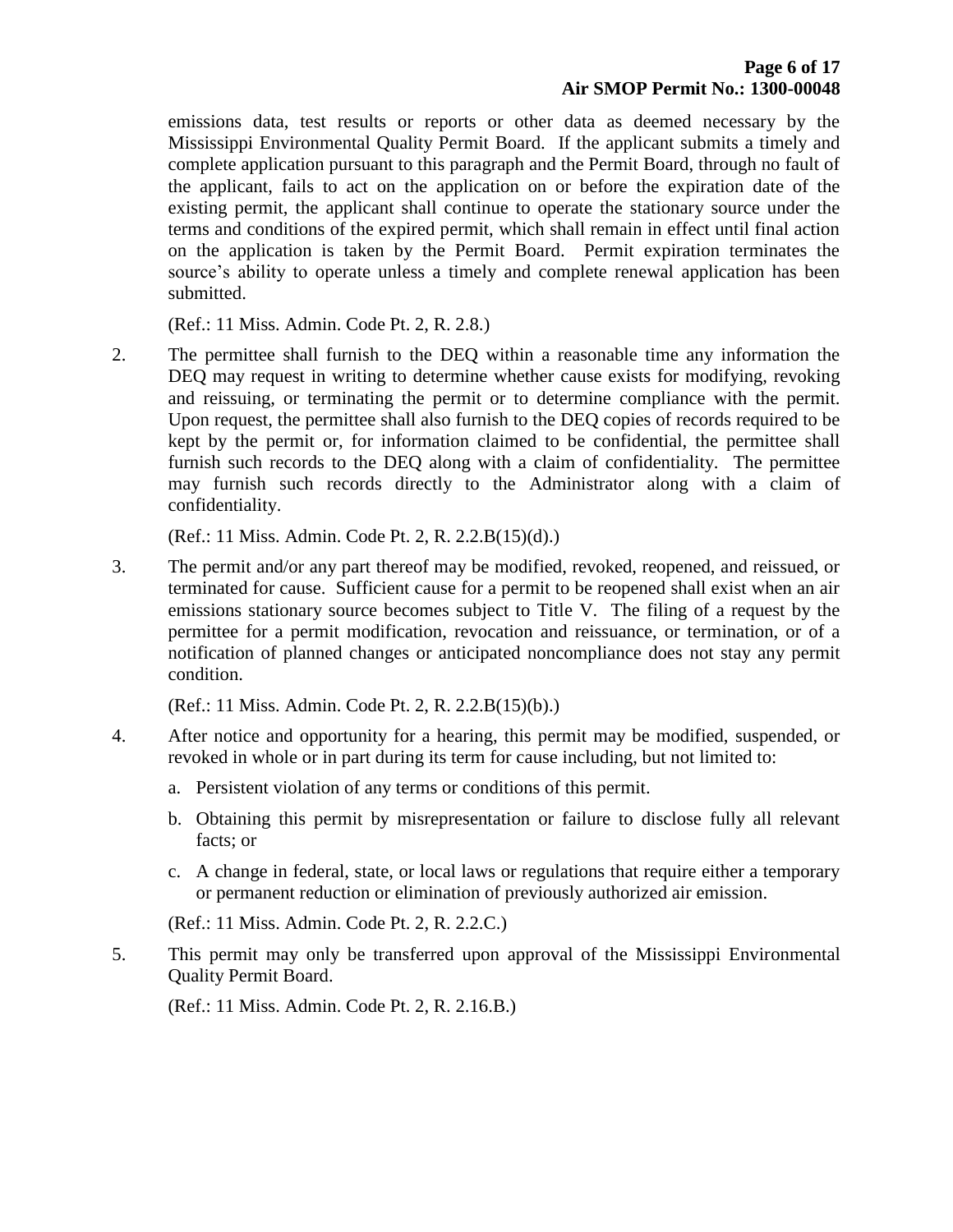#### **SECTION 2 EMISSION POINT DESCRIPTION**

The permittee is authorized to operate air emissions equipment, as described in the following table.

| <b>Emission</b><br>Point | <b>Description</b>                                                                                                                                                                                                                          |  |  |
|--------------------------|---------------------------------------------------------------------------------------------------------------------------------------------------------------------------------------------------------------------------------------------|--|--|
| $AA-001$                 | 4,735 Brake Horsepower (BHP) (33.94 MMBtu/hr) Caterpillar 2001 Model G3616 Four-Stroke Lean Burn<br>(4SLB) Non-Emergency Remote Natural Gas-Fired, Spark Ignition (SI) Reciprocating Internal Combustion<br>Engine (RICE) Compressor Engine |  |  |
| $AA-002$                 | 4,735 BHP (33.94 MMBtu/hr) Caterpillar 2001 Model G3616 4SLB Non-Emergency Remote Natural Gas-<br>Fired, SI RICE Compressor Engine                                                                                                          |  |  |
| $AA-003$                 | 788 BHP (5.5 MMBtu/hr) Waukesha 2001 Model L36GL 4SLB Natural Gas-Fired, SI RICE Emergency Power<br>Generator                                                                                                                               |  |  |
| $AA-004$                 | 8,000 Gallon Lube Oil Tank                                                                                                                                                                                                                  |  |  |
| $AA-005$                 | 1,000 Gallon Used Oil Tank                                                                                                                                                                                                                  |  |  |
| $AA-006$                 | 1,000 Gallon Condensate Storage Tank                                                                                                                                                                                                        |  |  |
| $AA-007$                 | 1,000 Gallon Ethylene Glycol Storage Tank                                                                                                                                                                                                   |  |  |
| $AA-008$                 | 1,000 Gallon Used Oil/Water Storage Tank                                                                                                                                                                                                    |  |  |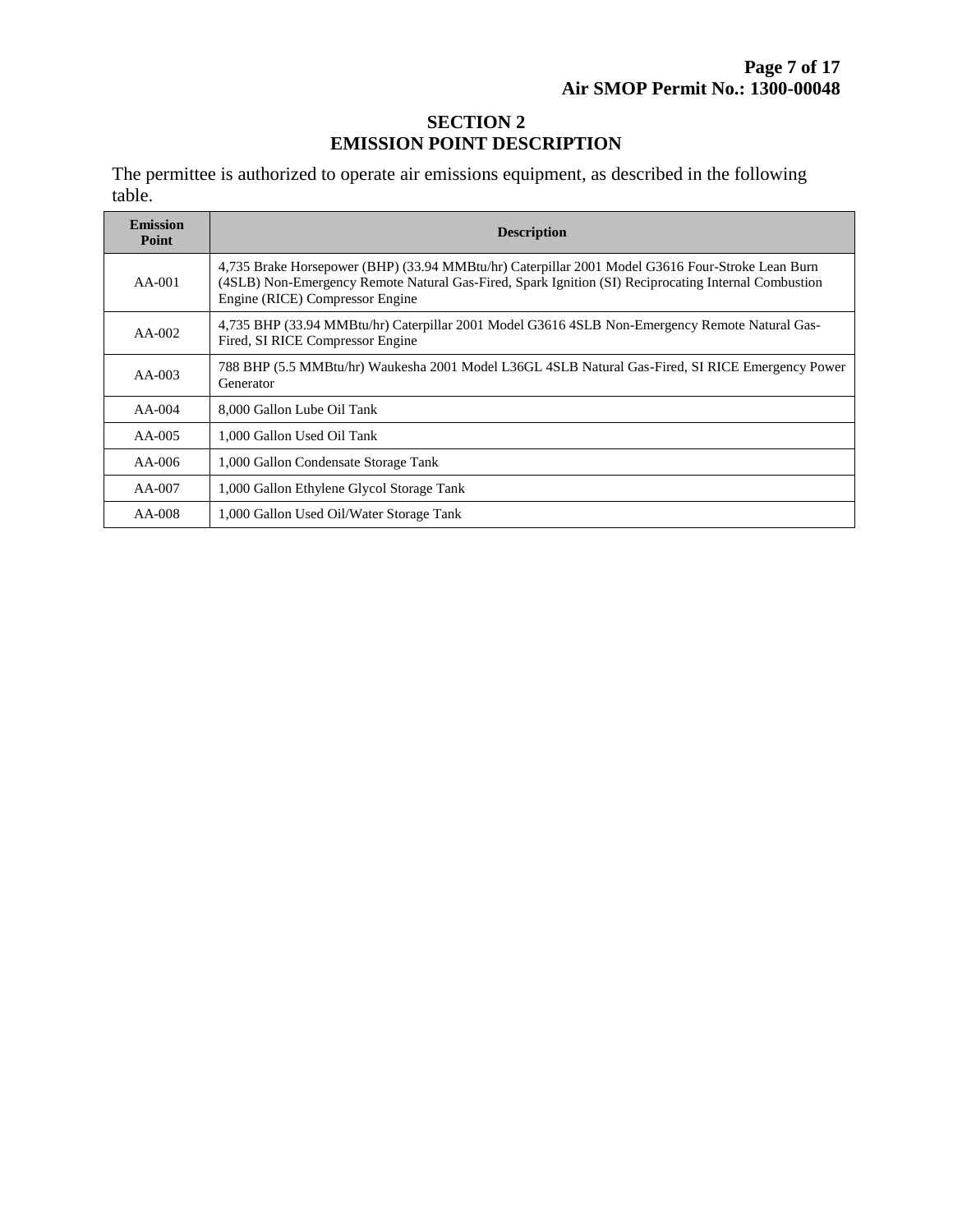| <b>Emission</b><br>Point       | <b>Applicable Requirement</b>                                                                                                                                                                               | <b>Condition</b><br>Number(s) | Pollutant/<br><b>Parameter</b>                    | <b>Limitation/Standard</b>             |  |
|--------------------------------|-------------------------------------------------------------------------------------------------------------------------------------------------------------------------------------------------------------|-------------------------------|---------------------------------------------------|----------------------------------------|--|
| Facility<br>Wide               | 11 Miss. Admin. Code Pt. 2, R. 1.3.A.                                                                                                                                                                       | 3.1                           | Opacity                                           |                                        |  |
|                                | 11 Miss. Admin. Code Pt. 2, R. 1.3.B.                                                                                                                                                                       | 3.2                           | Equivalent<br>Opacity                             | $\leq 40\%$                            |  |
|                                |                                                                                                                                                                                                             | 3.3                           | Individual HAP                                    | $\leq$ 9.0 tpy                         |  |
|                                |                                                                                                                                                                                                             |                               | <b>Total HAP</b>                                  | $\leq$ 24.0 tpy                        |  |
|                                | 11 Miss. Admin. Code Pt. 2, R. 2.2.B(10).                                                                                                                                                                   | 3.4                           | <b>VOC</b><br><b>HAP</b><br>CO<br>NO <sub>X</sub> | <b>Emissions Reduction</b>             |  |
| $AA-001$<br>$AA-002$<br>AA-003 | 11 Miss. Admin. Code Pt. 2, R. 2.2.B(10).                                                                                                                                                                   | 3.5                           | Fuel                                              | Pipeline Natural Gas Only              |  |
|                                | National Emissions Standards for Hazardous Air<br>Pollutants (NESHAP) for Stationary<br>Reciprocating Internal Combustion Engines<br>(RICE), 40 CFR 63, Subpart ZZZZ<br>40 CFR 63.6580, 63.6585(a) and (c), | 3.6                           |                                                   | Applicability                          |  |
|                                | $63.6590(a)(1)(iii)$ , Subpart ZZZZ                                                                                                                                                                         |                               | <b>HAPs</b>                                       |                                        |  |
|                                | 40 CFR 63.6605(a) and (b), and 40 CFR<br>60.6625(e)(3), Subpart ZZZZ                                                                                                                                        | 3.7                           |                                                   | Applicability                          |  |
|                                | 40 CFR 60.6625(h), Subpart ZZZZ                                                                                                                                                                             | 3.8                           |                                                   | <b>Operating Restriction</b>           |  |
| $AA-001$<br>AA-002             | 11 Miss. Admin Code Pt. 2, R. 1.3.D(1)(b).                                                                                                                                                                  | 3.9                           | <b>PM</b><br>(filterable only)                    | $E = 0.8808 * I^{-0.1667}$             |  |
|                                |                                                                                                                                                                                                             | 3.10                          | Hours of<br>Operation                             | <7500 hours/year                       |  |
|                                | 11 Miss. Admin. Code Pt. 2, R. 2.2.B(10).                                                                                                                                                                   | 3.11                          | CO                                                | $\leq$ 97.87 tpy<br>$\leq$ 26.10 lb/hr |  |
|                                |                                                                                                                                                                                                             | 3.12                          | Formaldehyde                                      | $\leq$ 3.98 tpy<br>$\leq 1.06$ lb/hr   |  |
|                                |                                                                                                                                                                                                             | 3.13                          | NO <sub>X</sub>                                   | $\leq$ 27.42 tpy<br>$\leq$ 7.31 lb/hr  |  |
| AA-003                         | 11 Miss. Admin Code Pt. 2, R. 1.3.D(1)(a).                                                                                                                                                                  | 3.14                          | PM<br>(filterable only)                           | 0.6 lb/MMBtu                           |  |
|                                | 40 CFR 63.6655(a), (b), and (d)-(f), Subpart<br>ZZZZ                                                                                                                                                        | 3.15                          | <b>HAPs</b>                                       | Install a non-resettable hour meter    |  |
|                                | 40 CFR 63.6640(f), Subpart ZZZZ                                                                                                                                                                             | 3.16                          | Operating<br>Requirement                          | Emergency operational requirements     |  |

#### **SECTION 3 EMISSION LIMITATIONS AND STANDARDS**

3.1 Except as otherwise specified or limited herein, the permittee shall not cause, permit, or allow the emission of smoke from a point source into the open air from any manufacturing, industrial, commercial, or waste disposal process which exceeds forty (40) percent opacity subject to the exceptions provided in (a)  $\&$  (b).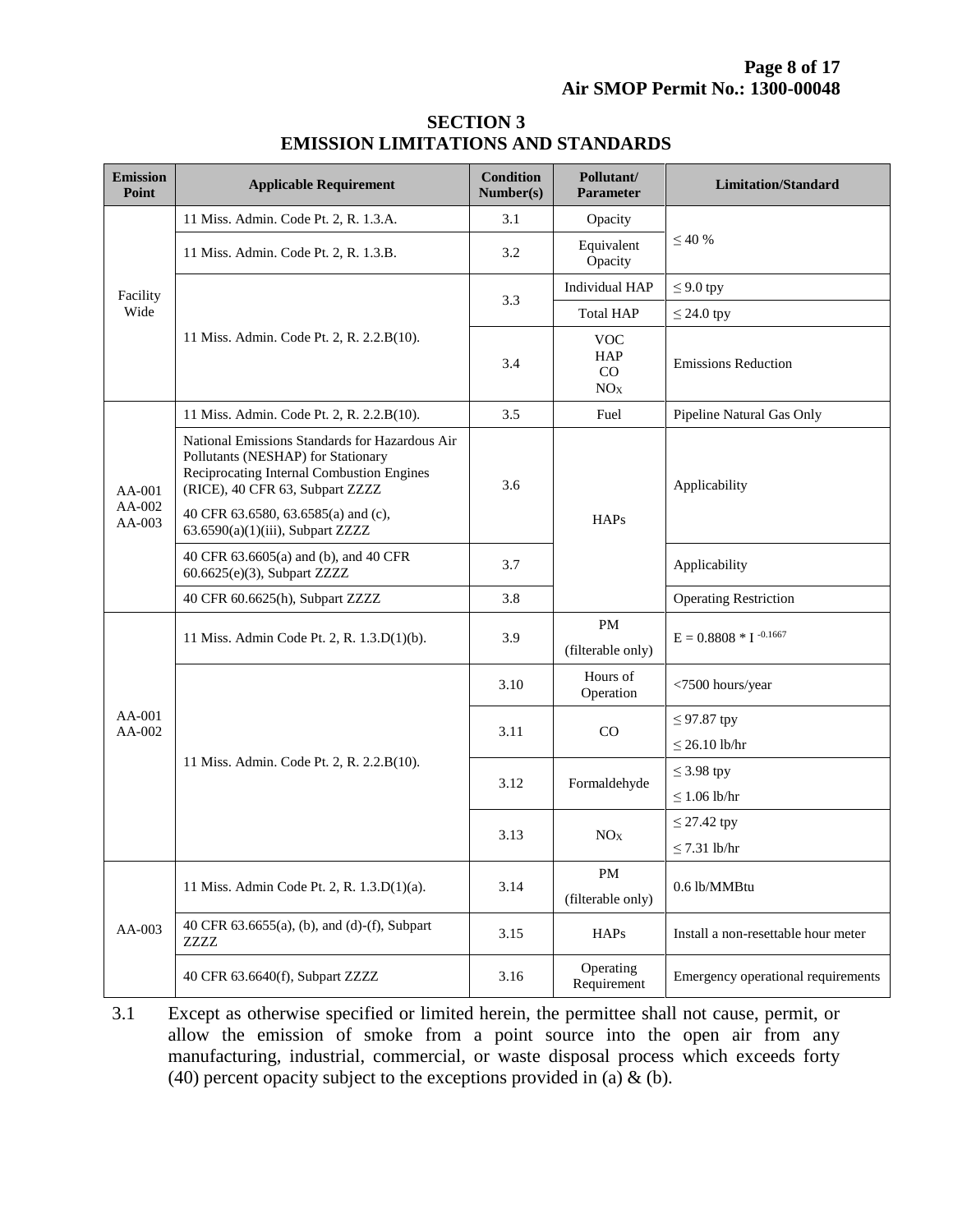- (a) Startup operations may produce emissions which exceed 40% opacity for up to fifteen (15) minutes per startup in any one hour and not to exceed three (3) startups per stack in any twenty-four (24) hour period.
- (b) Emissions resulting from soot blowing operations shall be permitted provided such emissions do not exceed sixty (60) percent opacity, and provided further that the aggregate duration of such emissions during any twenty-four (24) hour period does not exceed ten (10) minutes per billion Btu gross heating value of fuel in any one hour.

(Ref.: 11 Miss. Admin. Code Pt. 2, R. 1.3.A.)

3.2 Except as otherwise specified or limited herein, the permittee shall not cause, allow, or permit the discharge into the ambient air from any point source or emissions, any air contamination of such opacity as to observe an observer's view to a degree in excess of 40% opacity, equivalent to that provided in Condition 3.1. This shall not apply to vision obscuration caused by uncombined water droplets.

(Ref.: 11 Miss. Admin. Code Pt. 2, R. 1.3.B.)

3.3 For the entire facility, the permittee shall limit individual Hazardous Air Pollutants (HAP) to no more than 9.0 tons/year and total HAPs to no more than 24.0 tons/year as determined for each consecutive 12-month period on a rolling monthly basis.

(Ref.: 11 Miss. Admin. Code Pt. 2, R. 2.2.B(10).)

3.4 For the entire facility, the permittee shall ensure all air emission equipment is operated as efficiently as possible to provide the maximum reduction of air contaminants.

(Ref.: 11 Miss. Admin. Code Pt. 2, R. 2.2.B(10).)

3.5 For Emission Points AA-001, AA-002, and AA-003, the permittee shall combust pipeline natural gas only.

(Ref.: 11 Miss. Admin. Code Pt. 2, R. 2.2.B(10).)

3.6 For Emission Points AA-001, AA-002, and AA-003, the permittee is subject to and shall comply with all applicable requirements of the National Emission Standards for Hazardous Air Pollutants (NESHAPs) for Stationary Reciprocating Internal Combustion Engines (RICE), 40 CFR 63, Subpart ZZZZ and the General Provisions, 40 CFR 63, Subpart A.

Emission Points AA-001 and AA-002 are existing non-emergency SI 4SLB remote stationary RICE with a site rating of more than 500 HP located at an area source of HAP.

Emission Point AA-003 is an emergency SI 4SLB stationary RICE with a site rating of more than 500 brake HP located at an area source of HAP.

(Ref.: 40 CFR 63.6580, 63.6585, 63.6590(a)(1)(iii), and 63.6595, Subpart ZZZZ)

3.7 For Emission Points AA-001, AA-002, and AA-003, the permittee must be in compliance with the emission limitations, operating limitations, and other requirements in 40 CFR 63 Subpart ZZZZ applicable to permittee at all times. The permittee must operate and maintain any affected source, including associated air pollution equipment and monitoring equipment, in a manner consistent with safety and good air pollution control practices for minimizing emissions. The general duty to minimize emissions does not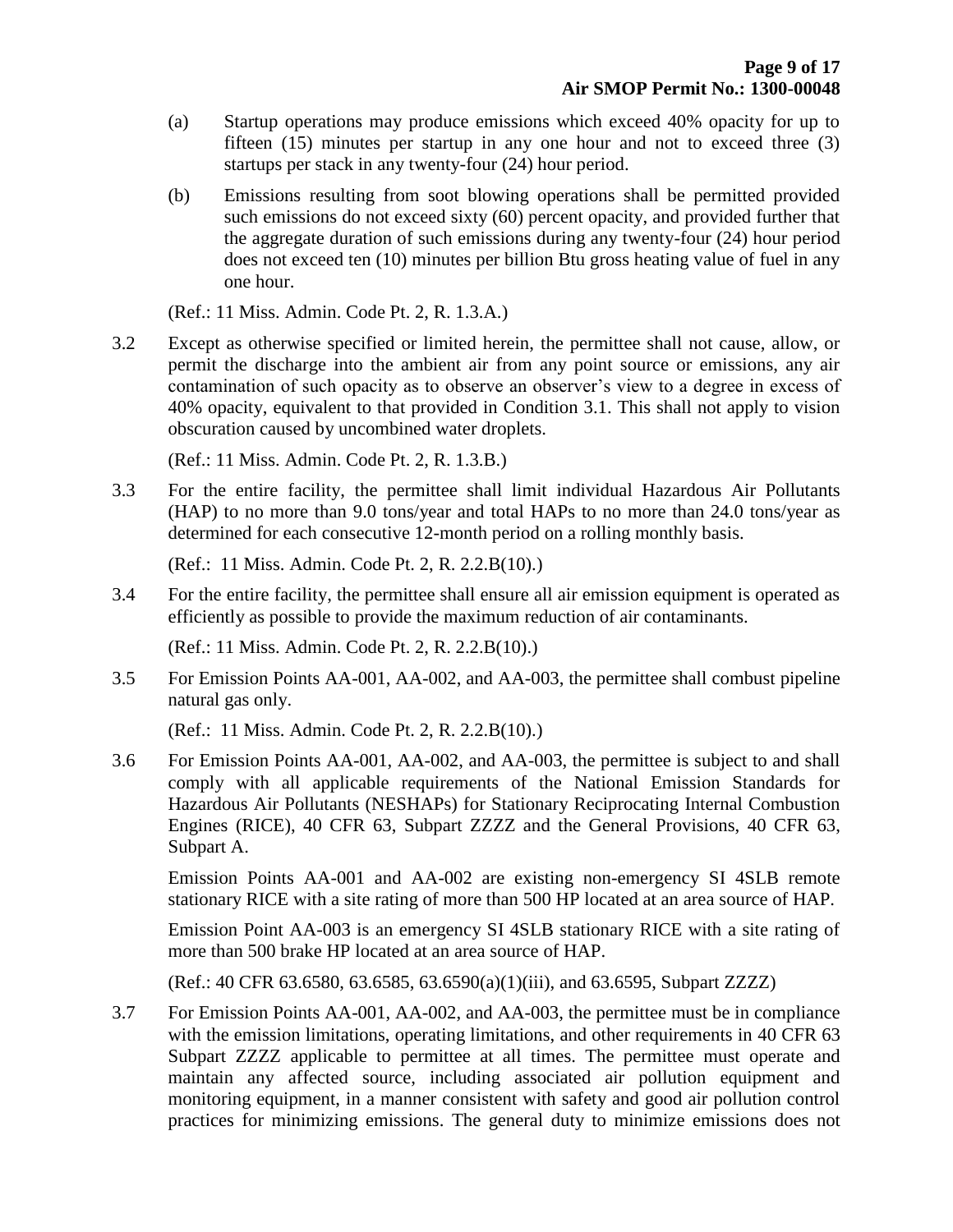require you to make any further efforts to reduce emissions if levels required by 40 CFR 63 Subpart ZZZZ have been achieved.

(Ref.: 40 CFR 63.6605(a) and (b), 60.6625(e)(3), Subpart ZZZZ)

3.8 For Emission Points AA-001, AA-002, and AA-003, the permittee shall minimize the engines' time spent idle and minimize the engines' startup times at startup to a period needed for appropriate and safe loading of the engine, not to exceed 30 minutes.

(Ref.: 40 CFR 60.6625(h), Subpart ZZZZ)

3.9 For Emission Points AA-001 and AA-002, the maximum permissible emission of ash and/or particular matter shall not exceed an emission rate as determined by the relationship:

 $E = 0.8808 * I$ <sup>-0.1667</sup>

where E is the emission rate in pounds per mission Btu per hour heat input and I is the heat input in missions of Btu per hour.

(Ref.: 11 Miss. Admin. Code Pt. 2, R. 1.3.D.(1)(b).)

3.10 For Emission Points AA-001 and AA-002, the permittee is limited to a combined hourly operation limit of 7,500 hours/year based on a 365-day rolling total.

(Ref.: 11 Miss. Admin. Code Pt. 2, R. 2.2.B(10).)

3.11 For Emission Points AA-001 and AA-002, the permittee shall limit Carbon Monoxide (CO) emissions to 26.10 pounds/hour and 97.87 tons/year. The pound/hour emission limitation applies to each of the two (2) compression engines individually, and the tons/year limitation is the combined total limit for both engines.

(Ref.: 11 Miss. Admin. Code Pt. 2, R. 2.2.B(10).)

3.12 For Emission Points AA-001 and AA-002, the permittee shall limit the cumulative Formaldehyde  $(CH_2O)$  emissions to 1.06 pounds/ hour and 3.98 tons/year. The pound/hour emission limitation applies to each of the two (2) compression engines individually, and the tons/year limitation is the combined total limit for both engines.

(Ref.: 11 Miss. Admin. Code Pt. 2, R. 2.2.B(10).)

3.13 For Emission Points AA-001 and AA-002, the permittee shall limit the cumulative Nitrogen Oxide ( $NO_X$ ) emissions to 7.31 pounds per hour and 27.42 tons per year. The pound/hour emission limitation applies to each of the two (2) compression engines individually, and the tons/year limitation is the combined total limit for both engines.

(Ref.: 11 Miss. Admin. Code Pt. 2, R. 2.2.B(10).)

3.14 For Emission Point AA-003, the maximum permissible emission of ash and/or particulate matter shall not exceed 0.6 pounds per million Btu per hour heat input.

(Ref.: 11 Miss. Admin. Code Pt. 2, R. 1.3.D.(1)(a).)

3.15 For Emission Point AA-003, the permittee shall install and operate a non-resettable hour meter on the emergency engine if one is not already installed.

(Ref.: 40 CFR 63.6625(f), Subpart ZZZZ)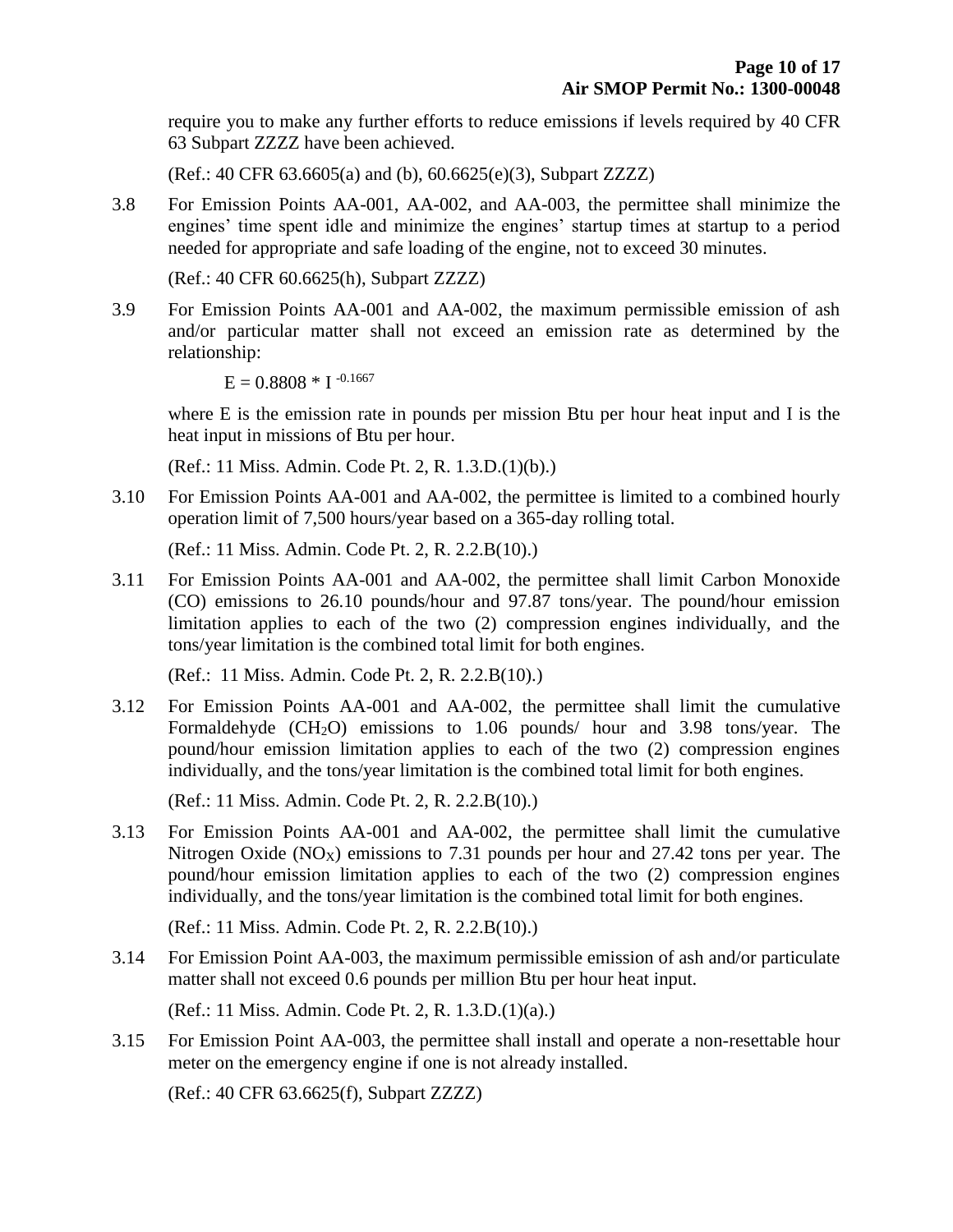- 3.16 For Emission Point AA-003, the permittee shall operate the emergency engine according to the requirements below:
	- (a) An emergency stationary RICE engine has no time limit for its use during emergency situations;
	- (b) The permittee shall operate the emergency stationary RICE for a maximum of 100 hours per calendar year for maintenance checks and readiness testing, provided that the tests are recommended by federal, state or local government, the manufacturer, the vendor, the regional transmission organization or equivalent balancing authority and transmission operator, or the insurance company associated with the engine. The permittee may petition the DEQ for approval of additional hours to be used for maintenance checks and readiness testing, but a petition is not required if the permittee maintains records indicating that federal, state, or local standards require maintenance and testing of each engine beyond 100 hours per calendar year.
	- (c) The engine may be operated for up to 50 hours per calendar year in nonemergency situations. The 50 hours of operation in non-emergency situations are counted as part of the 100 hours per calendar year for maintenance and testing

If the emergency engine is not operated according to the requirements in (a) - (c) above, the engine will not be considered an emergency engine under this subpart and will need to meet any applicable requirements for a non-emergency engine.

(Ref.: 40 CFR 63.6640(f) and 63.6675, Subpart ZZZZ)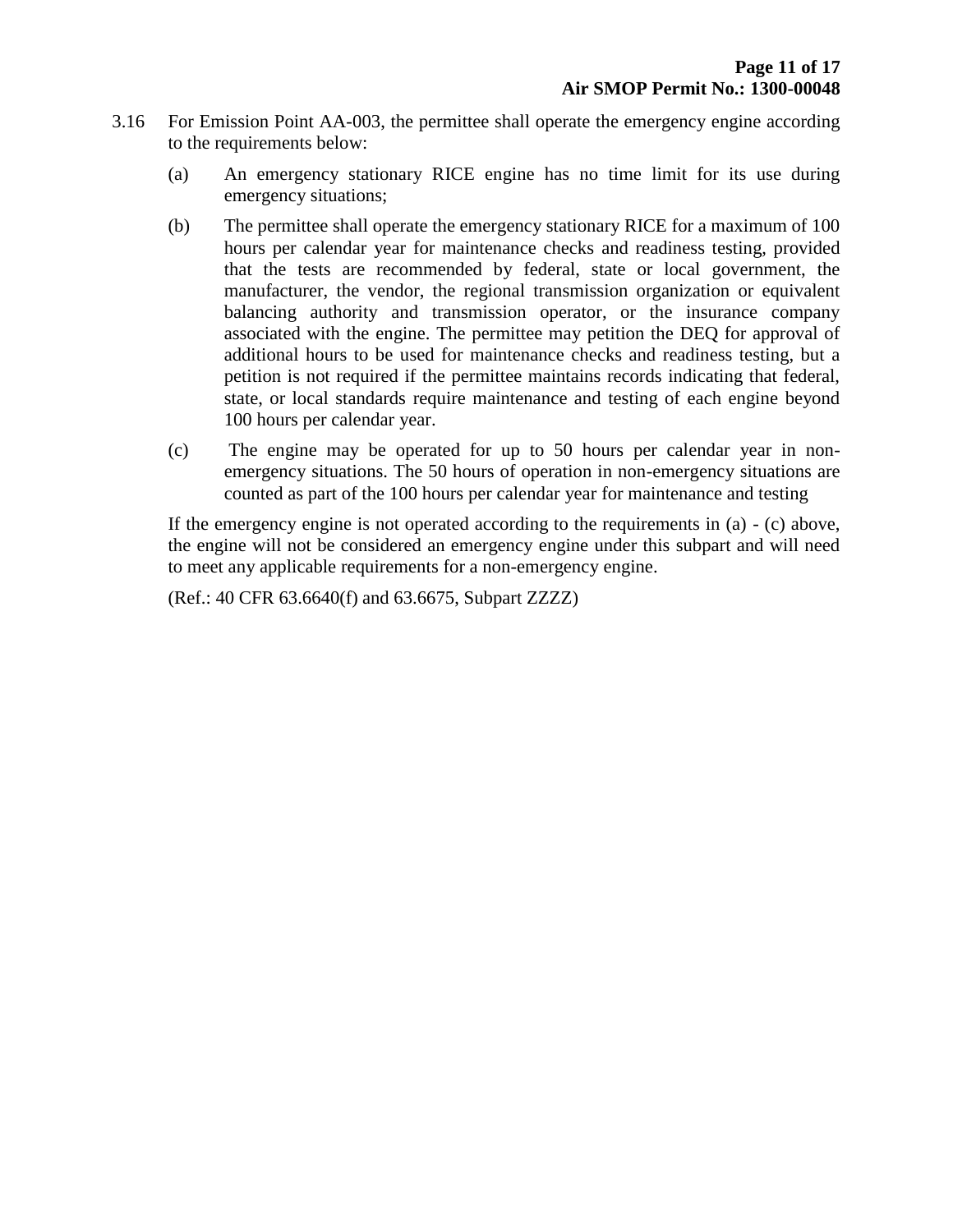#### **SECTION 4 WORK PRACTICES**

| <b>Emission</b><br>Point | <b>Applicable Requirement</b>                                                            | <b>Condition</b><br>Number(s) | Pollutant/<br><b>Parameter</b> | <b>Work Practice</b>             |
|--------------------------|------------------------------------------------------------------------------------------|-------------------------------|--------------------------------|----------------------------------|
| $AA-001$<br>$AA-002$     | 40 CFR $63.6603(a)$ , (f), $63.6625(i)$ ,<br>and Item 8 of Table 2d, Subpart<br>7.7.7.7. | 4.1                           | Maintenance                    | Scheduled maintenance activities |
| $AA-003$                 | 40 CFR $63.6603(a)$ , (f), $63.6625(i)$ ,<br>and Item 5 of Table 2d, Subpart<br>ZZZZ     | 4.2                           |                                |                                  |

4.1 For Emission Points AA-001 and AA-002, the permittee shall comply with the following requirements:

- (a) Change oil and filter every 2,160 hours of operation or annually, whichever comes first. The permittee has the option to utilize an oil analysis program as specified in 40 CFR 63.6625(j) to extend the oil change requirement above;
- (b) Inspect spark plugs every 2,160 hours of operation or annually, whichever comes first, and replace as necessary; and
- (c) Inspect all hoses and belts every 2,160 hours of operation or annually, whichever comes first, and replace as necessary.

(Ref.: 40 CFR 63.6603(a), (f), 63.6625(j), and Item 8 of Table 2d, Subpart ZZZZ)

- 4.2 For Emission Point AA-003, the permittee shall comply with the following requirements:
	- (a) Change oil and filter every 500 hours of operation or annually, whichever comes first. The permittee has the option to utilize an oil analysis program as specified in 40 CFR 63.6625(j) to extend the oil change requirement above;
	- (b) Inspect spark plugs every 1,000 hours of operation or annually, whichever comes first, and replace as necessary; and
	- (c) Inspect all hoses and belts every 500 hours of operation or annually, whichever comes first, and replace as necessary.

If an emergency engine is operating during an emergency and it is not possible to shut down the engine in order to perform the work practices according to the schedule listed in (a)-(c) above, or if performing the work practice on the required schedule would otherwise pose an unacceptable risk under Federal, State, or local law, the work practice can be delayed until the emergency is over or the unacceptable risk under Federal, State, or local law has abated. The work practice should be performed as soon as practicable after the emergency has ended or the unacceptable risk under Federal, State, or local law has abated. Sources must report any failure to perform the management practice on the schedule required and the federal, state or local law under which the risk was deemed unacceptable.

(Ref.: 40 CFR 63.6603(a), (f), 63.6625(j), and Item 5 of Table 2d, Subpart ZZZZ)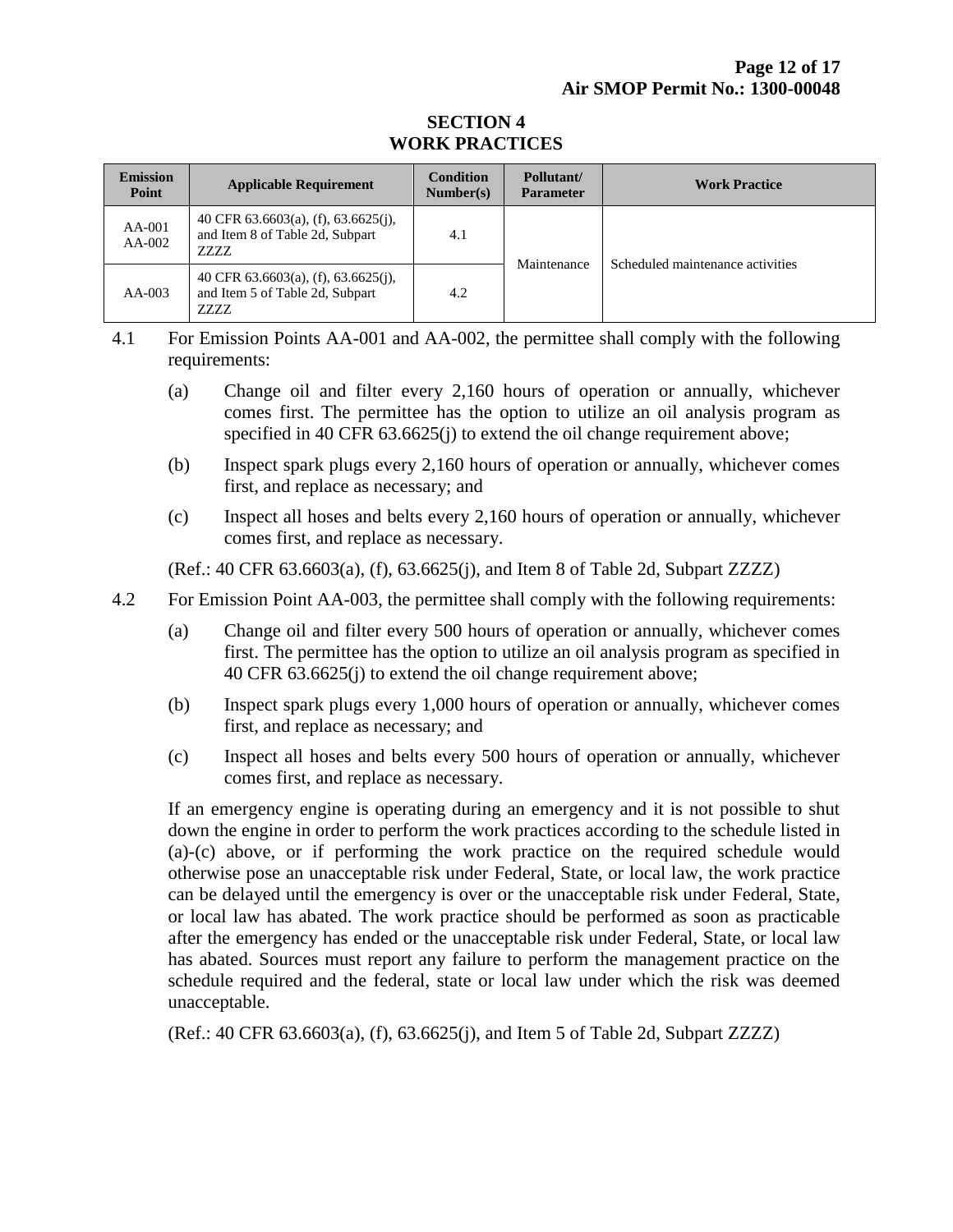| <b>Emission</b><br><b>Point</b>  | <b>Applicable Requirement</b>                                      | <b>Condition</b><br>Number(s) | Pollutant/<br><b>Parameter</b>             | <b>Monitoring/Recordkeeping Requirement</b>         |
|----------------------------------|--------------------------------------------------------------------|-------------------------------|--------------------------------------------|-----------------------------------------------------|
| Facility<br>Wide                 | 11 Miss. Admin. Code Pt. 2, R. 2.9.                                | 5.1                           | Recordkeeping                              | Maintain records for a minimum of five (5)<br>years |
|                                  | 11 Miss. Admin. Code Pt. 2, R.<br>$2.2.B(11)$ .                    | 5.2                           | <b>HAP</b>                                 | Monitoring and Recordkeeping Requirements           |
|                                  |                                                                    | 5.3                           | NOx<br>CO                                  | Monitoring and Recordkeeping Requirements           |
| $AA-001$<br>$AA-002$<br>$AA-003$ |                                                                    | 5.4                           | Fuel                                       | Monitoring and Recordkeeping Requirements           |
|                                  | 40 CFR 63.6625(e), (h), and (j), Subpart<br><b>ZZZZ</b>            | 5.5                           | Recordkeeping                              | Recordkeeping Requirements                          |
| $AA-001$<br>$AA-002$             | 11 Miss. Admin. Code Pt. 2, R.<br>$2.2.B(11)$ .                    | 5.6                           |                                            | Record Hours of Operation                           |
|                                  |                                                                    | 5.7                           | NO <sub>X</sub><br>CO<br>CH <sub>2</sub> O | <b>Performance Stack Testing Requirements</b>       |
|                                  | 40 CFR 63.6603(f), Subpart ZZZZ                                    | 5.8                           |                                            | Recordkeeping Requirements                          |
|                                  | 40 CFR 63.6655(a), (d), and (e), Subpart<br><b>ZZZZ</b>            | 5.9                           | Recordkeeping                              | Recordkeeping Requirements                          |
| $AA-003$                         | 40 CFR $63.6655(d)$ , (e), and $(f)(2)$ ,<br>63.6660, Subpart ZZZZ | 5.10                          |                                            | Recordkeeping Requirements                          |

#### **SECTION 5 MONITORING AND RECORDKEEPING REQUIREMENTS**

5.1 The permittee shall retain all required records, monitoring data, supporting information and reports for a period of at least five (5) years from the date of the monitoring sample, measurement, report, or application. Support information includes all calibration and maintenance records, all original strip-chart recordings or other data for continuous monitoring instrumentation, and copies of all reports required by this permit. Copies of such records shall be submitted to MDEQ as required by Applicable Rules and Regulations or this permit upon request.

(Ref.: 11 Miss. Admin. Code Pt. 2, R. 2.9.)

5.2 For the entire facility, the permittee shall demonstrate compliance with the individual HAP and combined HAP tons per year limitations by calculating and recording individual and total HAP emissions each month and for each consecutive 12-month period on a rolling basis. The permittee shall use the appropriate emission factors from the most recent performance test and the hours of operation for calculating emissions from Emission Points AA-001 through AA-003. These records shall be maintained in accordance with Condition 5.1.

(Ref.: 11 Miss. Admin. Code Pt. 2, R. 2.2.B(11).)

5.3 For the Entire Facility, the permittee shall demonstrate compliance with the  $NO<sub>x</sub>$  and CO tons per year limitations by calculating and recording  $NO<sub>x</sub>$  and  $CO$  emissions each month and for each consecutive 12-month period on a rolling basis. The permittee shall use the appropriate emission factors from the most recent performance test and hours of operation for calculating emissions from Emission Points AA-001 through AA-003. These records shall be maintained in accordance with Condition 5.1.

(Ref.: 11 Miss. Admin. Code Pt. 2, R. 2.2.B(11).)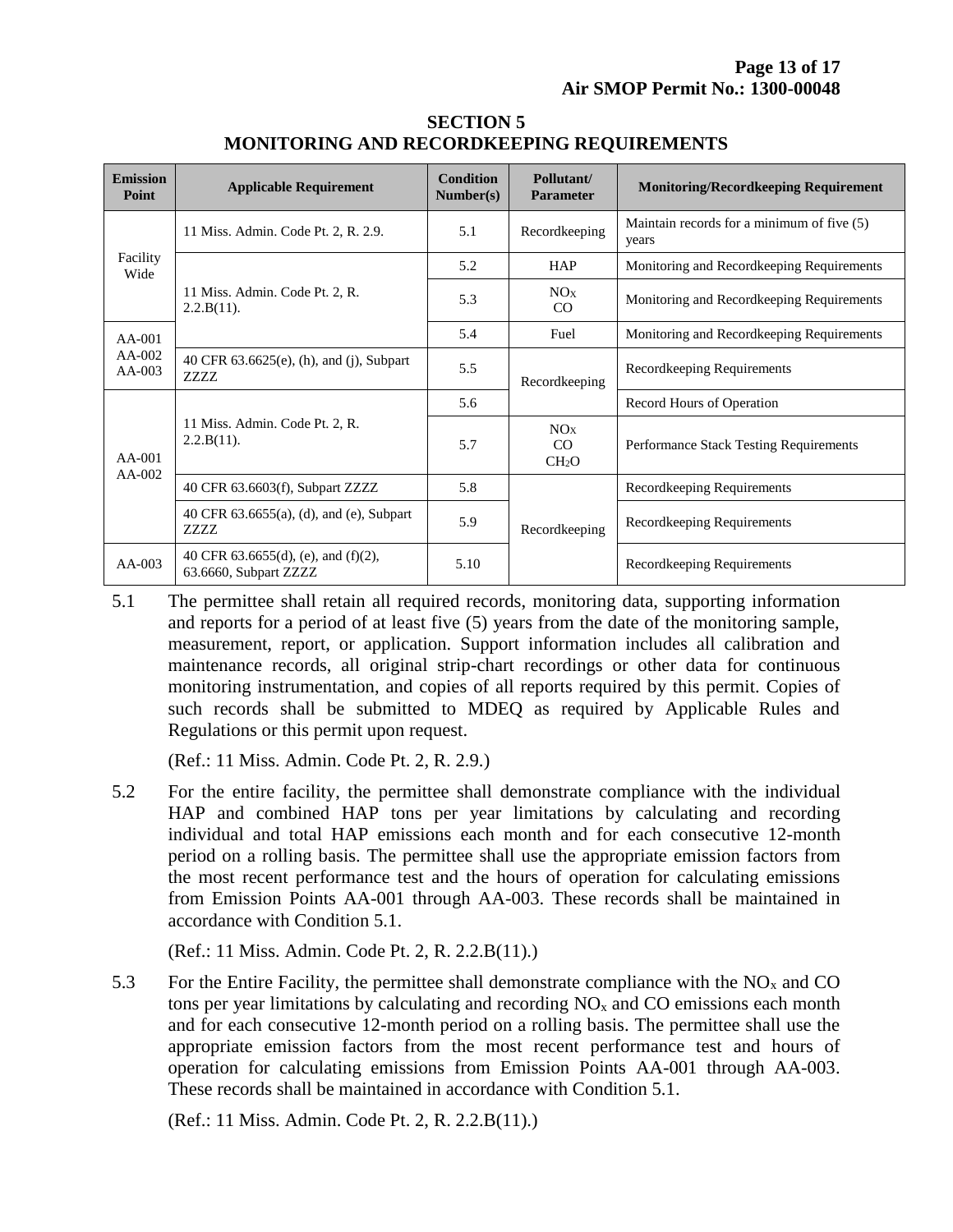5.4 For Emission Points AA-001, AA-002, and AA-003, the permittee shall maintain records of the type and quantity of fuels used on a monthly basis in accordance with Condition 5.1.

(Ref.: 11 Miss. Admin. Code Pt. 2, R. 2.2.B(11).)

5.5 For Emission Points AA-001, AA-002, and AA-003, the permittee must operate and maintain the stationary RICE and after-treatment control device (if any) according to the manufacturer's emission-related written instructions or develop your own maintenance plan which must provide to the extent practicable for the maintenance and operation of the engine in a manner consistent with good air pollution control practice for minimizing emissions.

(Ref.: 40 CFR 63.6625(e), Subpart ZZZZ)

5.6 For Emission Points AA-001 and AA-002, the permittee shall record the hours of operation each day and for each consecutive 12-month period on a rolling basis for each emission unit.

(Ref.: 11 Miss. Admin. Code Pt. 2, R. 2.2.B(11).)

5.7 For Emission Points AA-001 and AA-002, the permittee shall demonstrate compliance with  $NO<sub>X</sub>$ , CO, and formaldehyde emission limitations by biennially stack testing in accordance with an approved EPA test method. The permittee shall test Emission Points AA-001 and AA-002 on alternate years. The stack testing shall not exceed 25 months from the previous test.

(Ref.: 11 Miss. Admin. Code Pt. 2, R. 2.2.B(11).)

- 5.8 For Emission Points AA-001 and AA-002, the permittee shall demonstrate that both emission points meet the definition of remote stationary RICE on an annual basis. A remote stationary RICE for the permittee must meet the following criteria:
	- (a) On a pipeline segment with 10 or fewer buildings intended for human occupancy and no buildings with four or more stories within 220 yards (200 meters) on either side of the centerline of any continuous 1-mile (1.6 kilometers) length of pipeline. Each separate dwelling unit in a multiple dwelling unit building is counted as a separate building intended for human occupancy.
	- (b) On a pipeline segment does not lie within 100 yards (91 meters) of either a building or a small, well-defined outside area (such as a playground, recreation area, outdoor theater, or other place of public assembly) that is occupied by 20 or more persons on at least 5 days a week for 10 weeks in any 12-month period. The days and weeks need not be consecutive. The building or area is considered occupied for a full day if it is occupied for any portion of the day.

If the annual evaluation indicates AA-001 and/or AA-002 no longer meet the definition of remote stationary RICE, the permittee shall comply with all appropriate requirements within 40 CFR 63, Subpart ZZZZ that apply to stationary RICE within 1 year of the evaluation.

(Ref.: 40 CFR 63.6603(f), Subpart ZZZZ)

5.9 For Emission Points AA-001 and AA-002, the permittee shall keep the following records, as applicable: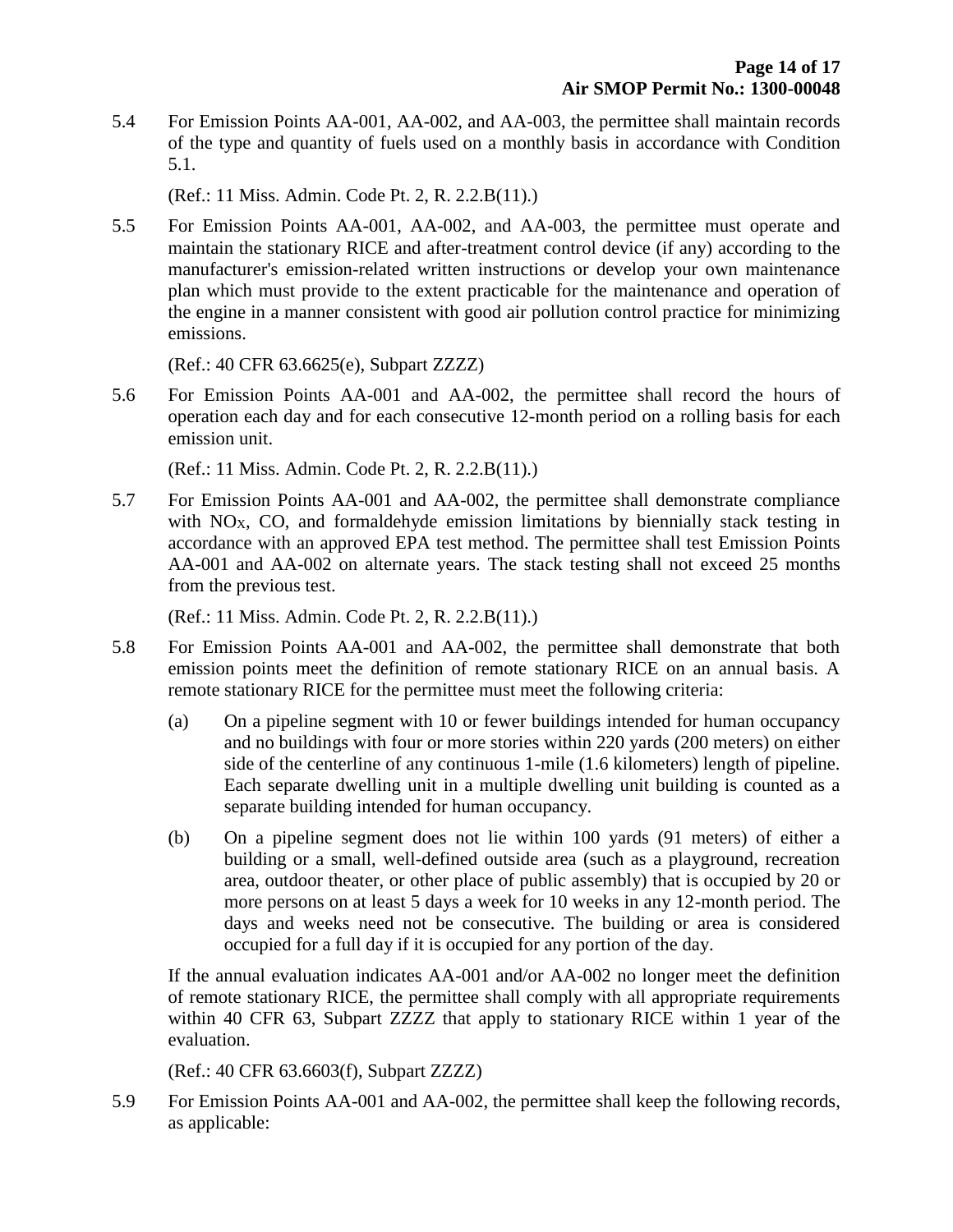- (a) A copy of each notification and report submitted to comply with this subpart, including all documentation supporting any Initial Notification or Notification of Compliance Status that the permittee has submitted;
- (b) Records of the occurrence and duration of each malfunction of operation or the air pollution control and monitoring equipment;
- (c) Records of all required maintenance performed on the air pollution control and monitoring equipment;
- (d) Records of actions taken during periods of malfunction to minimize emission as described in Condition 3.7, including corrective actions to restore malfunctioning process and air pollution control and monitoring equipment to its normal or usual manner of operation;
- (e) Records of operating and maintaining the stationary RICE according to the manufacturer's emission-related operation and maintenance instructions; or the permittee shall develop and follow your own maintenance plan which must provide to the extent practicable for the maintenance and operation of the engine in a manner consistent with good air pollution control practice for minimizing emissions;
- (f) Records of maintenance conducted, which shall demonstrate the permittee operated and maintained the stationary RICE and after-treatment control device (if any) according to the permittee's maintenance plan.

The permittee shall keep all records in a form suitable and readily available for expeditious review and retained as described in Condition 5.1.

(Ref.: 40 CFR 63.6655(a), (d), and (e), and 40 CFR 63.6660, Subpart ZZZZ)

- 5.10 For Emission Point AA-003, the permittee shall permittee shall keep the following records, as applicable:
	- (a) Records of operating and maintaining the stationary RICE according to the manufacturer's emission-related operation and maintenance instructions; or the permittee shall develop and follow your own maintenance plan which must provide to the extent practicable for the maintenance and operation of the engine in a manner consistent with good air pollution control practice for minimizing emissions;
	- (b) Records of maintenance conducted, which shall demonstrate the permittee operated and maintained the stationary RICE and after-treatment control device (if any) according to the permittee's maintenance plan;
	- (c) Records of the hours of operation of the engine that is recorded through the nonresettable hour meter. The permittee must document how many hours are spent for emergency operation, including what classified the operation as an emergency and how many hours were spent for non-emergency operation.

The permittee shall keep all records in a form suitable and readily available for expeditious review and in accordance with Condition 5.1.

(Ref.: 40 CFR 63.6655(d), (e), and (f)(2), and 40 CFR 63.6660, Subpart ZZZZ)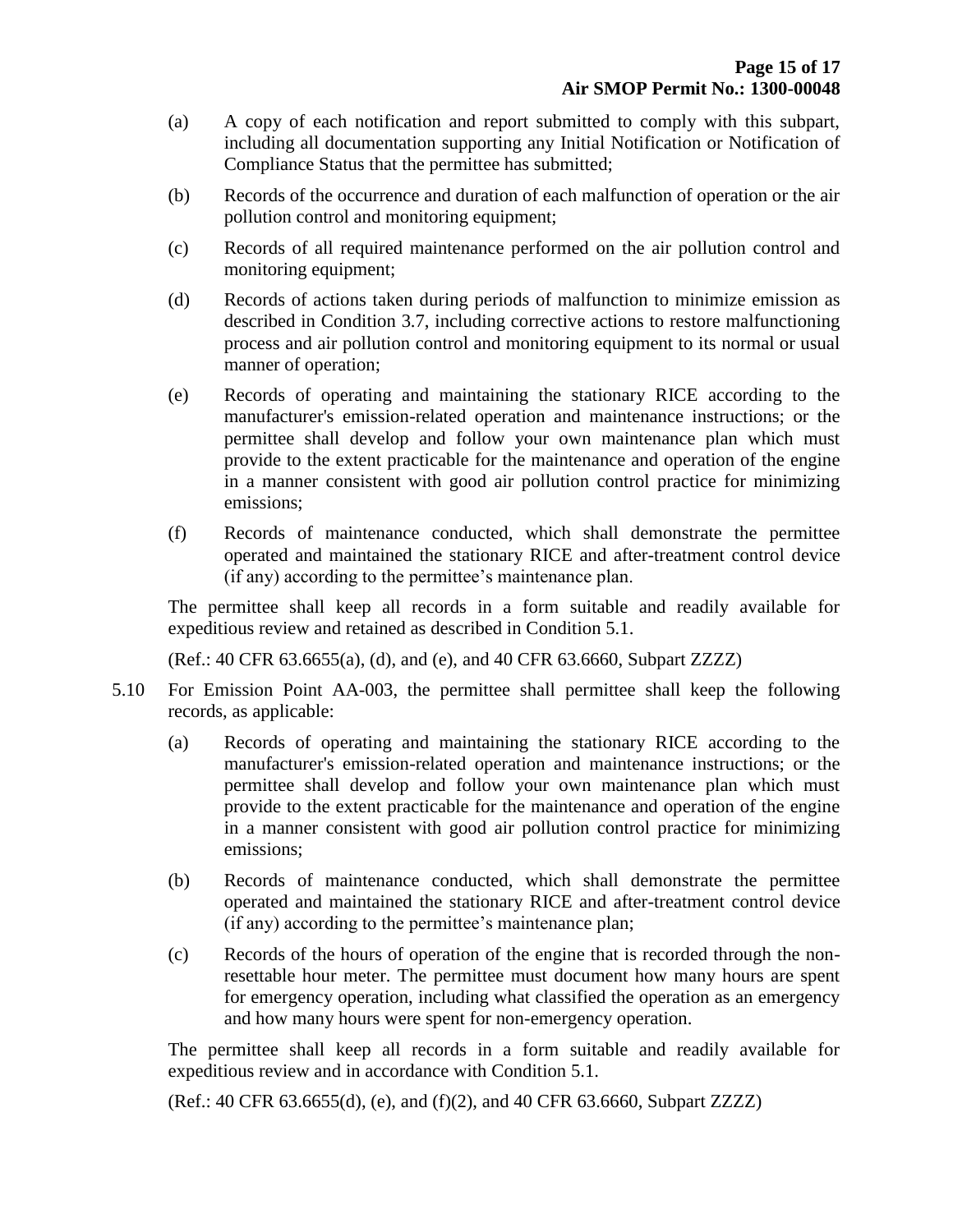| <b>Emission</b><br>Point       | <b>Applicable Requirement</b>                        | Condition<br>Number(s) | <b>Reporting Requirement</b>                                                     |  |
|--------------------------------|------------------------------------------------------|------------------------|----------------------------------------------------------------------------------|--|
| Facility<br>Wide               | 11 Miss. Admin. Code Pt. 2, R.<br>$2.2.B(11)$ .      | 6.1                    | Report permit deviations within five (5) working days.                           |  |
|                                |                                                      | 6.2                    | Submit certified annual monitoring report.                                       |  |
|                                |                                                      | 6.3                    | All documents submitted to MDEQ shall be certified by a<br>Responsible Official. |  |
|                                |                                                      | 6.4                    | <b>Individual HAPs</b>                                                           |  |
|                                |                                                      |                        | <b>Total HAPs</b>                                                                |  |
|                                |                                                      |                        | CO                                                                               |  |
|                                |                                                      |                        | NOx                                                                              |  |
| $AA-001$<br>$AA-002$<br>AA-003 | 11 Miss. Admin. Code Pt. 2, R.<br>$2.2.B(11)$ .      | 6.5                    | Hours of Operation                                                               |  |
|                                |                                                      | 6.6                    | Submit annual report fuel monitoring records.                                    |  |
|                                | 40 CFR 63.6640(b) and<br>$63.6650(c)$ , Subpart ZZZZ | 6.7                    | <b>Annual Deviation Report</b>                                                   |  |
| $AA-001$<br>$AA-002$           | 11 Miss. Admin. Code Pt. 2, R.<br>$2.2.B(11)$ .      | 6.8                    | <b>Stack Test Notification</b>                                                   |  |
|                                |                                                      | 6.9                    | Stack test reporting                                                             |  |

#### **SECTION 6 REPORTING REQUIREMENTS**

6.1 Except as otherwise specified herein, the permittee shall report all deviations from permit requirements, including those attributable to upsets, the probable cause of such deviations, and any corrective actions or preventive measures taken. Said report shall be made within five (5) working days of the time the deviation began.

(Ref.: 11 Miss. Admin. Code Pt. 2, R. 2.2.B(11).)

6.2 Except as otherwise specified herein, the permittee shall submit a certified annual synthetic minor monitoring report postmarked no later than 31st of January for the preceding calendar year. This report shall address any required monitoring specified in the permit. All instances of deviations from permit requirements must be clearly identified in the report. Where no monitoring data is required to be reported and/or there are no deviations to report, the report shall contain the appropriate negative declaration.

(Ref.: 11 Miss. Admin. Code Pt. 2, R. 2.2.B(11).)

6.3 Any document required by this permit to be submitted to the MDEQ shall contain a certification signed by a responsible official stating that, based on information and belief formed after reasonable inquiry, the statements and information in the document are true, accurate and complete.

(Ref.: 11 Miss. Admin. Code Pt. 2, R. 2.2.B(11).)

6.4 The permittee shall submit an annual report in accordance with Condition 6.2, of the Individual HAPs, Total HAPs, CO, and  $NO<sub>X</sub>$  emissions in tons per year.

(Ref.: 11 Miss. Admin. Code Pt. 2, R. 2.2.B(11).)

6.5 For Emission Points AA-001, AA-002, and AA-003, the permittee shall report the hours of operations of the engines in accordance with Condition 6.2. This report shall also contain the information required by Condition 5.10c.